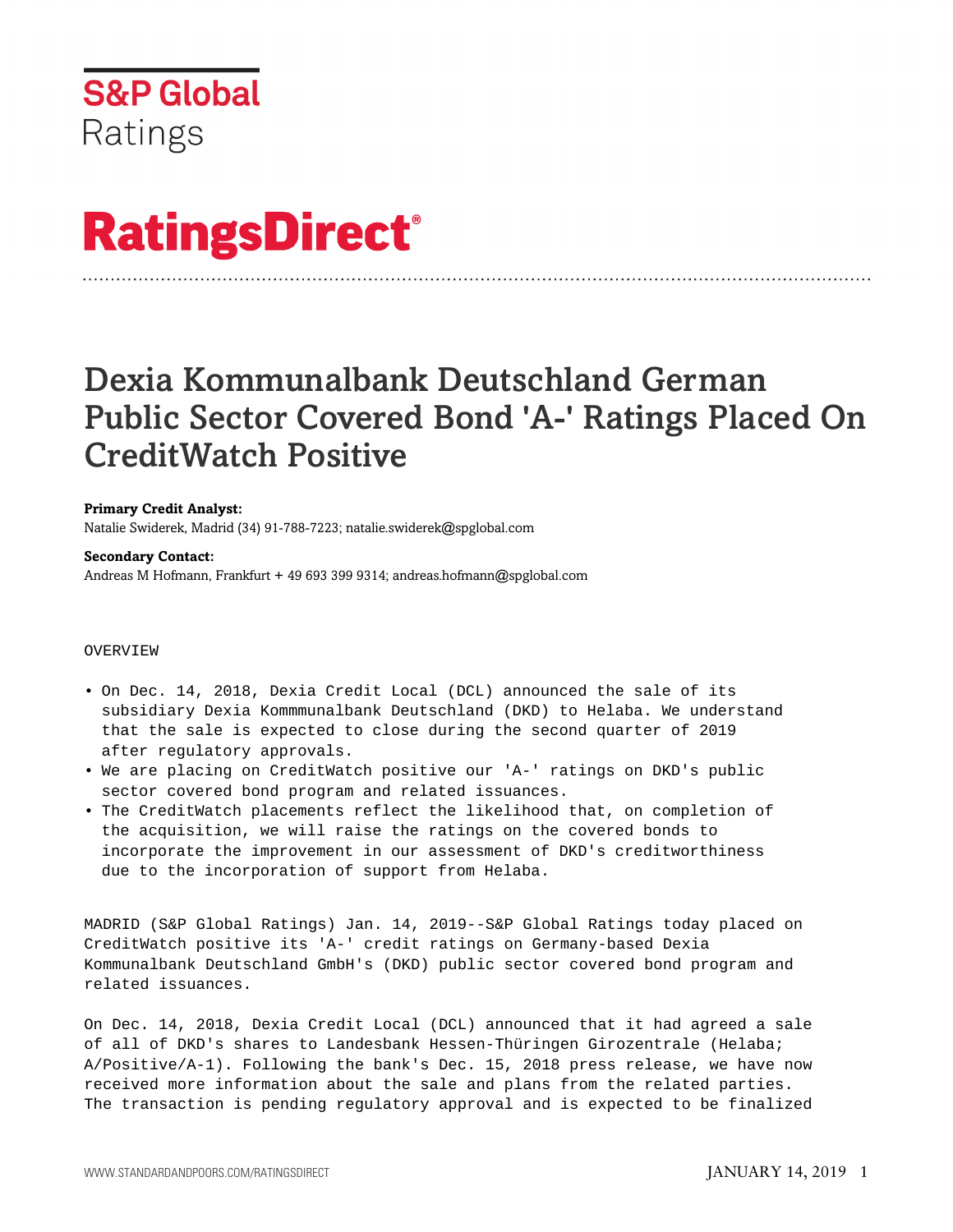during the second quarter of 2019.

On completion of the sale we will likely incorporate support from Helaba in our assessment of DKD's creditworthiness, which is the starting point from which we determine any potential notches of ratings uplift to determine the ratings on the covered bonds. This is credit positive given our current issuer credit rating on Helaba is already higher than the ratings on DKD's covered bonds.

The CreditWatch placements of our ratings on the covered bonds reflect the likelihood that, on completion of the acquisition, we will raise our ratings on the covered bonds to incorporate the improvement in our assessment of DKD's creditworthiness.

POTENTIAL EFFECTS OF PROPOSED CRITERIA CHANGES

Our ratings are based on our applicable criteria, including our "Covered Bonds Criteria," published on Dec. 9, 2014, "Counterparty Risk Framework Methodology And Assumptions," published on June 25, 2013, "Counterparty Risk Analysis In Covered Bonds," published on Dec. 21, 2015, and "Ratings Above The Sovereign - Structured Finance: Methodology And Assumptions," published on Aug. 8, 2016.

However, these criteria are under review (see "Request For Comment: Methodology For Incorporating The Effect Of Resolution Regimes Into Covered Bond Ratings," published on Jan. 31, 2017, "Request For Comment: Counterparty Risk Framework: Methodology And Assumptions," published on Oct. 9, 2018, and " Request For Comment: Ratings Above The Sovereign - Structured Finance: Methodology And Assumptions," published on Nov. 20, 2018). As a result of these reviews, we may amend certain paragraphs of our covered bonds criteria and our analysis of counterparty risk in a covered bond program. These changes may affect the ratings on the outstanding covered bonds issued under this covered bond program. Until this time, we will continue to rate and surveil these covered bonds using our existing criteria (see "Related Criteria").

### RELATED CRITERIA

- Legal Criteria: Structured Finance: Asset Isolation And Special-Purpose Entity Methodology, March 29, 2017
- Criteria Structured Finance General: Ratings Above The Sovereign Structured Finance: Methodology And Assumptions, Aug. 8, 2016
- Criteria Structured Finance Covered Bonds: Counterparty Risk Analysis In Covered Bonds, Dec. 21, 2015
- Criteria Structured Finance Covered Bonds: Covered Bond Ratings Framework: Methodology And Assumptions, June 30, 2015
- Criteria Structured Finance Covered Bonds: Covered Bonds Criteria, Dec. 9, 2014
- Criteria Structured Finance Covered Bonds: Methodology And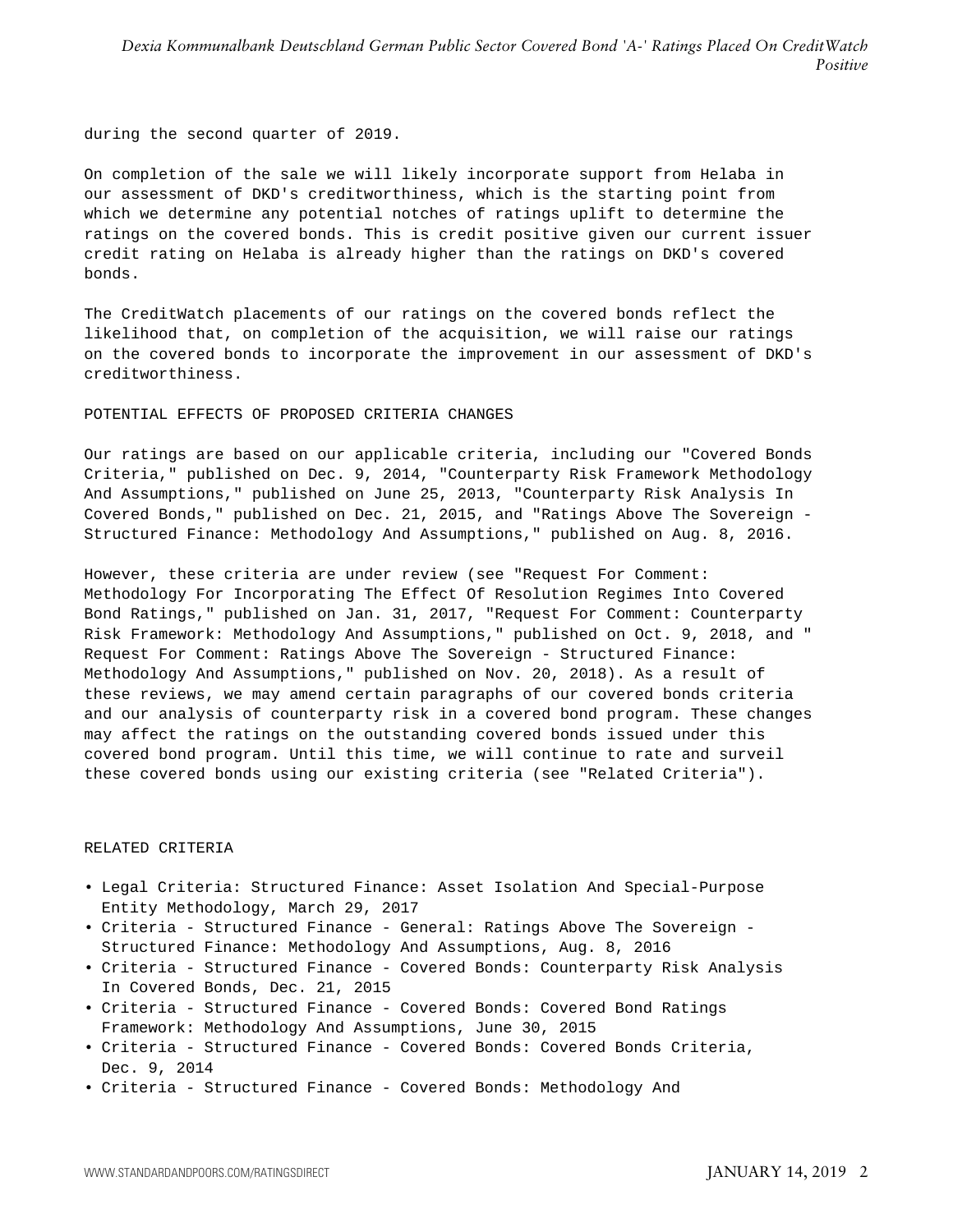Assumptions For Assessing Portfolios Of International Public Sector And Other Debt Obligations Backing Covered Bonds And Structured Finance Securities, Dec. 9, 2014

- Criteria Structured Finance General: Counterparty Risk Framework Methodology And Assumptions, June 25, 2013
- Criteria Structured Finance CDOs: CDOs And Pooled TOBs Backed By U.S. Municipal Debt; Methodology And Assumptions, April 3, 2012
- General Criteria: Methodology: Credit Stability Criteria, May 3, 2010
- General Criteria: Use Of CreditWatch And Outlooks, Sept. 14, 2009

#### RELATED RESEARCH

- Global Covered Bond Characteristics And Rating Summary Q4 2018, Dec. 12, 2018
- Request For Comment: Ratings Above The Sovereign Structured Finance: Methodology And Assumptions, Nov. 20, 2018
- Ratings Lowered To 'A-' From 'A' On Dexia Kommunalbank Deutschland's German Public Sector Covered Bonds; Outlook Stable, Nov. 1, 2018
- Germany 'AAA/A-1+' Ratings Affirmed; Outlook Stable, Oct. 26, 2018
- International Public Finance Rating Trends: German, Austrian, And Swiss Local And Regional Governments, Oct. 22, 2018
- Assessments For Target Asset Spreads According To Our Covered Bonds Criteria, Oct. 16, 2018
- Assessments For Jurisdictional Support According To Our Covered Bonds Criteria, Oct. 16, 2018
- European Economic Snapshots For Q4 Published, Oct. 11, 2018
- Request For Comment: Counterparty Risk Framework: Methodology And Assumptions, Oct. 9, 2018
- Global Ratings List: Local And Regional Governments 2018, Sept. 18, 2018
- Dexia Credit Local, July 17, 2018
- Transaction Update: Dexia Kommunalbank Deutschland GmbH (Public Sector Covered Bonds), June 20, 2018
- Ratings Affirmed On Dexia Kommunalbank Deutschland's German Public Sector Covered Bonds Following Review; Outlook Stable, June 15, 2018
- Criteria Guidance: Covered Bonds Criteria, May 2, 2018
- Glossary Of Covered Bond Terms, April 27, 2018
- Covered Bond Monitor: Technical Note, April 20, 2018
- Request For Comment: Methodology For Incorporating The Effect Of Resolution Regimes Into Covered Bond Ratings, Jan. 31, 2017